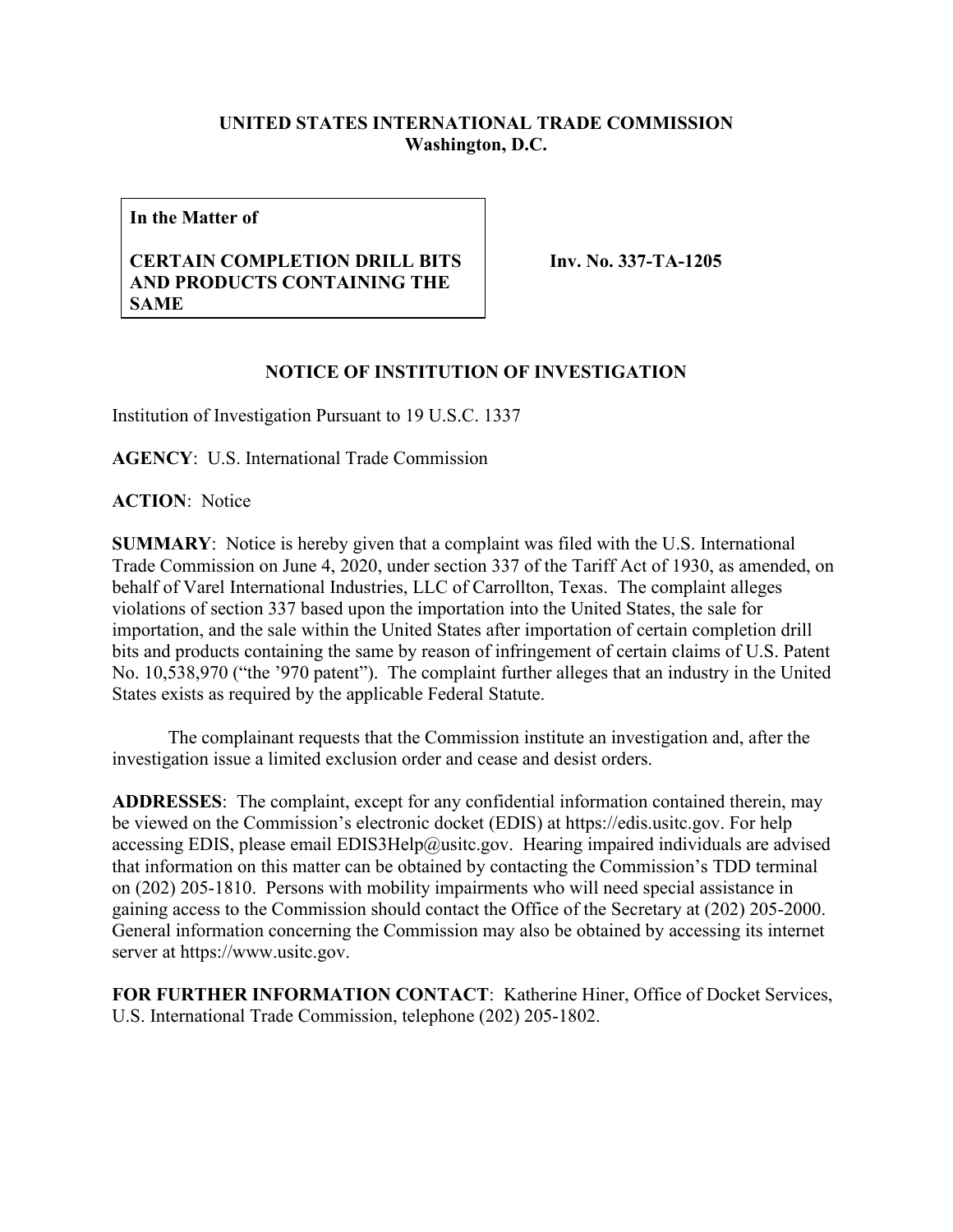## **SUPPLEMENTARY INFORMATION**:

AUTHORITY: The authority for institution of this investigation is contained in section 337 of the Tariff Act of 1930, as amended, 19 U.S.C. 1337, and in section 210.10 of the Commission's Rules of Practice and Procedure, 19 C.F.R. 210.10 (2019).

SCOPE OF INVESTIGATION: Having considered the complaint, the U.S. International Trade Commission, on June 30, 2020, ORDERED THAT –

(1) Pursuant to subsection (b) of section 337 of the Tariff Act of 1930, as amended, an investigation be instituted to determine whether there is a violation of subsection (a)(1)(B) of section 337 in the importation into the United States, the sale for importation, or the sale within the United States after importation of certain products identified in paragraph (2) by reason of infringement of one or more of claims 1-3, 5-10, 12, 16, and 18-20 of the '970 patent; and whether an industry in the United States exists as required by subsection (a)(2) of section 337;

(2) Pursuant to section 210.10(b)(1) of the Commission's Rules of Practice and Procedure, 19 C.F.R. 210.10(b)(1), the plain language description of the accused products or category of accused products, which defines the scope of the investigation, is "drill bits for drilling frack plugs to complete a well";

(3) For the purpose of the investigation so instituted, the following are hereby named as parties upon which this notice of investigation shall be served:

(a) The complainant is:

Varel International Industries, LLC 1625 West Crosby Rd., Suite 124 Carrollton, Texas 75006

(b) The respondents are the following entities alleged to be in violation of section 337, and are the parties upon which the complaint is to be served:

> Kingdream Public Ltd. Co. No. 80 Miaoshan Rd. Wuhan City Hubei China Hubei 430223 CN

Taurex Drill Bits, LLC 2651 Venture Drive Norman, OK 73069

(4) For the investigation so instituted, the Chief Administrative Law Judge, U.S. International Trade Commission, shall designate the presiding Administrative Law Judge.